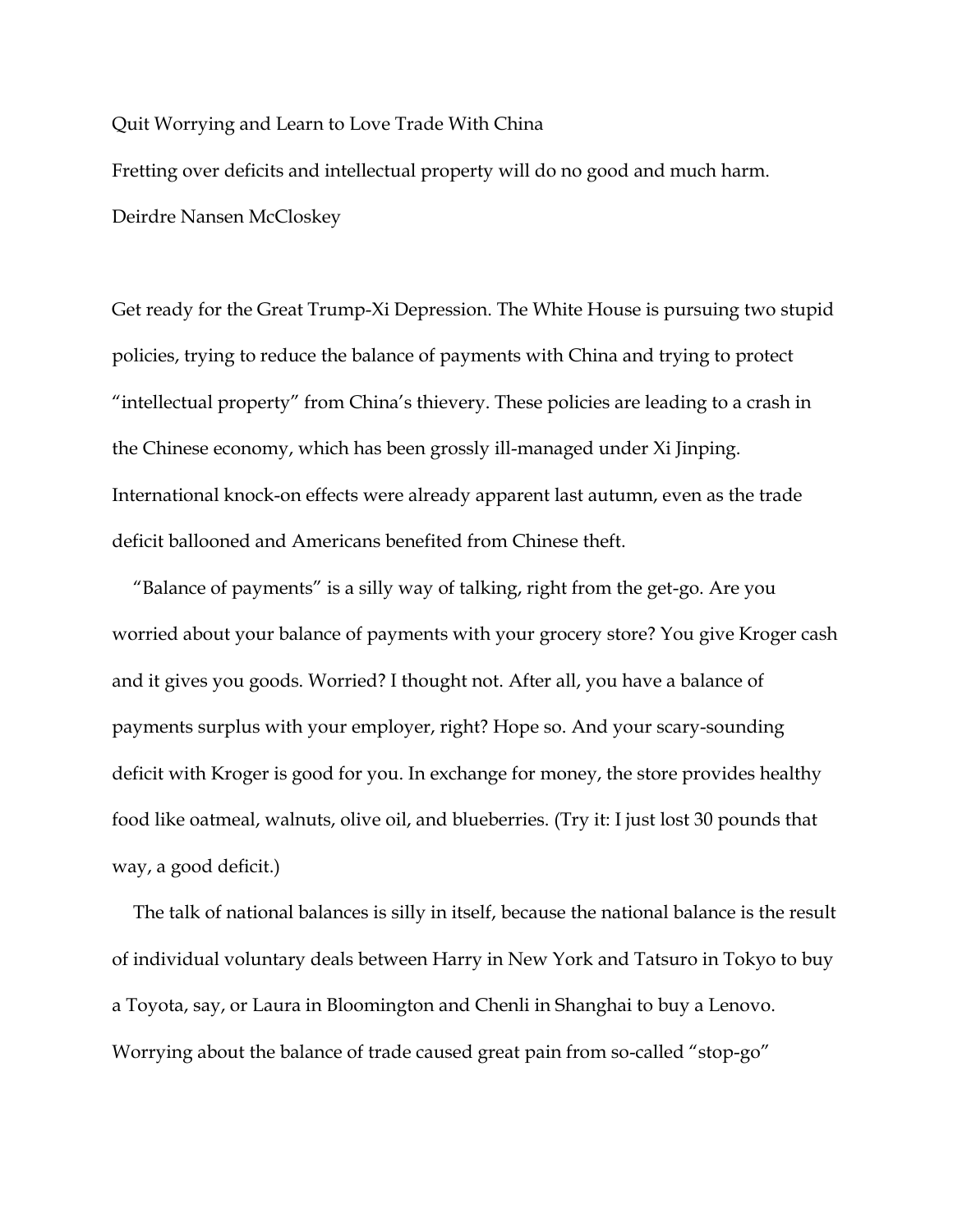macroeconomic policy in Britain and in Holland in the 1950s. Growth was reduced by gormless fretting about national hoards of gold.

And "our" deficit in the international balance of trade with China is not alarming even if there's no offset from other trades, because the *overall* balance of payments, including IOUs, has to balance. It's just accounting. If you spend more than you earn, someone is giving you a loan. If the U.S. imports computers from China more than it exports soybeans to China "we" have to provide nice looking IOUs, for example engraved portraits of Ben Franklin that cost 12.5 cents each to print. For one of Ben's portraits we get \$100 worth of computers. Pretty good, eh?

It's what happened to Japan in the 1970s, the other time we became deeply worried about deficits with East Asian people. (Funny how we never worry if the deficits are with British or Dutch people. Hmm.) The Japanese then, like the Chinese now, bought assets such as Rockefeller Center, usually dollar-denominated. The assets, like the railways in Kenya and the crazy central Asian railway that China is buying now, turned out to be dogs. Then "we" Americans paid the Japanese back in dollars that had meanwhile depreciated by a third. Wait for it.

Some macroeconomic measuring matters, because we can feel the measures in our lives. When a quarter of the labor force was unemployed in 1933, my grandmother knew it, because she had men at her back door begging for food. When in 1984 inflation in Israel was 500 percent per year, the joke goes, an Israeli astronaut got to the moon, on the price level. (How did he get home? On the Israeli exchange rate.)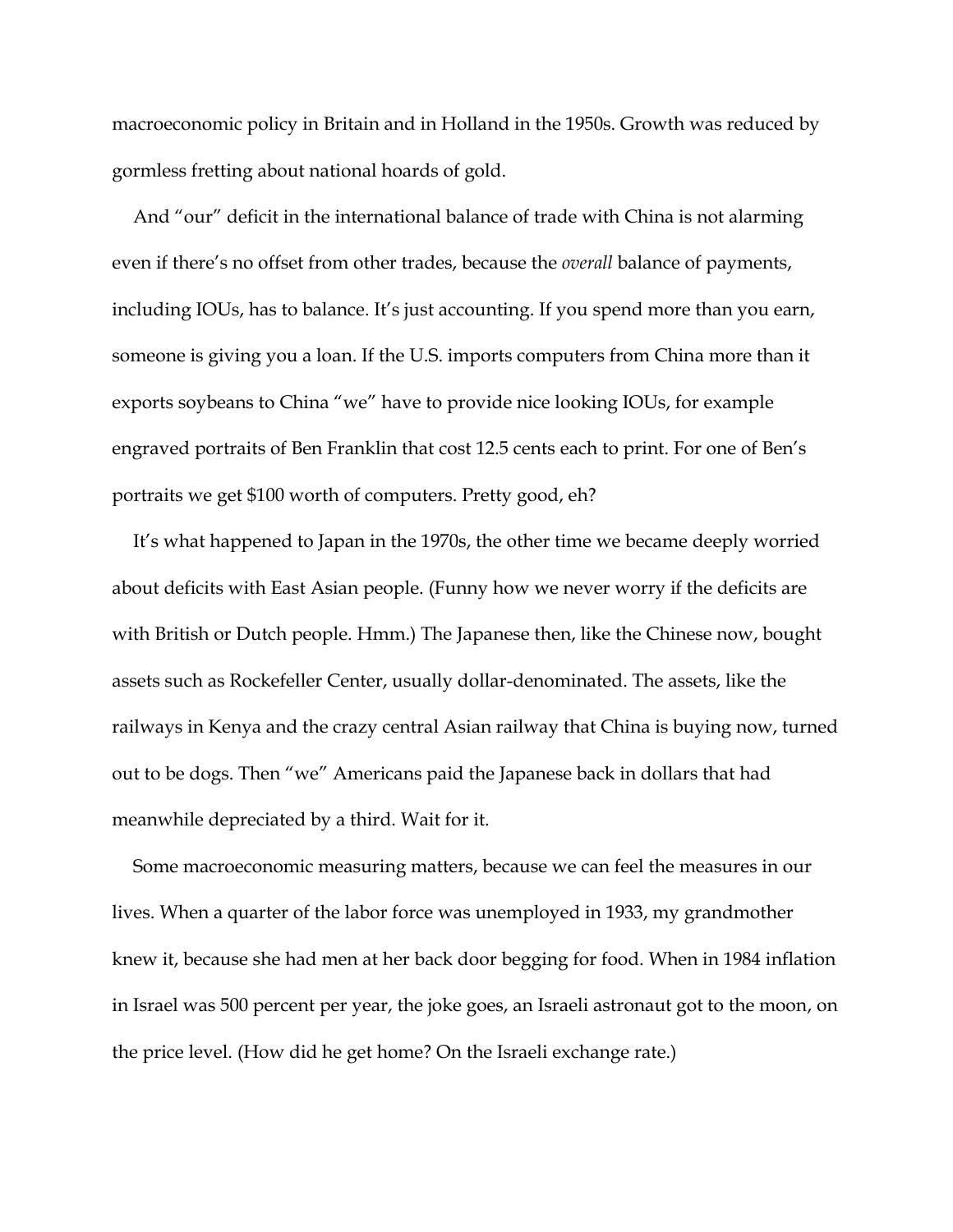Unemployment, inflation, and higher income can all be felt in real life, and are therefore worth monitoring. But when did you last feel the U.S. balance of trade? You feel only the idiotic policies advocated in reaction to it by Peter Navarro, a White House economist who never learned economics. (His Ph.D. is from Harvard. I'm thinking of turning mine back in.) It would be better if the government did not calculate and announce the balance of payments at all. It's meaningless, and an occasion for sin.

But what about China stealing intellectual property? *Intellectual property* sounds nice. If one approves of property rights, surely extending intellectual property, which American law firms are busily doing, must be a good thing?

But it should make you suspicious of the notion of human knowledge made into exclusive property to hear that both the patent on invention and the copyright on writing were invented by Venetians five centuries ago. *La Serenissima* was notorious for enforcing monopolies. If a glass blower escaped from the island of Murano and went to Paris to teach the French the secrets of the craft, the Doge would send agents to kidnap him and bring him back, to be thrown into the deepest dungeon of the Ducal Palace.

Less colorfully, the economic historian Joel Mokyr has shown that the vaunted British patent system in imitation of the Venetians was in the 18th century so expensive that it was worthless for encouraging innovation. In fact, from about 1780 to 1800 James Watt *stopped* innovation in steam engines by fiercely protecting his expensive patent. By contrast Ben Franklin, he of the \$100 bill, gave all his innovations to the world patentfree. Good old Ben.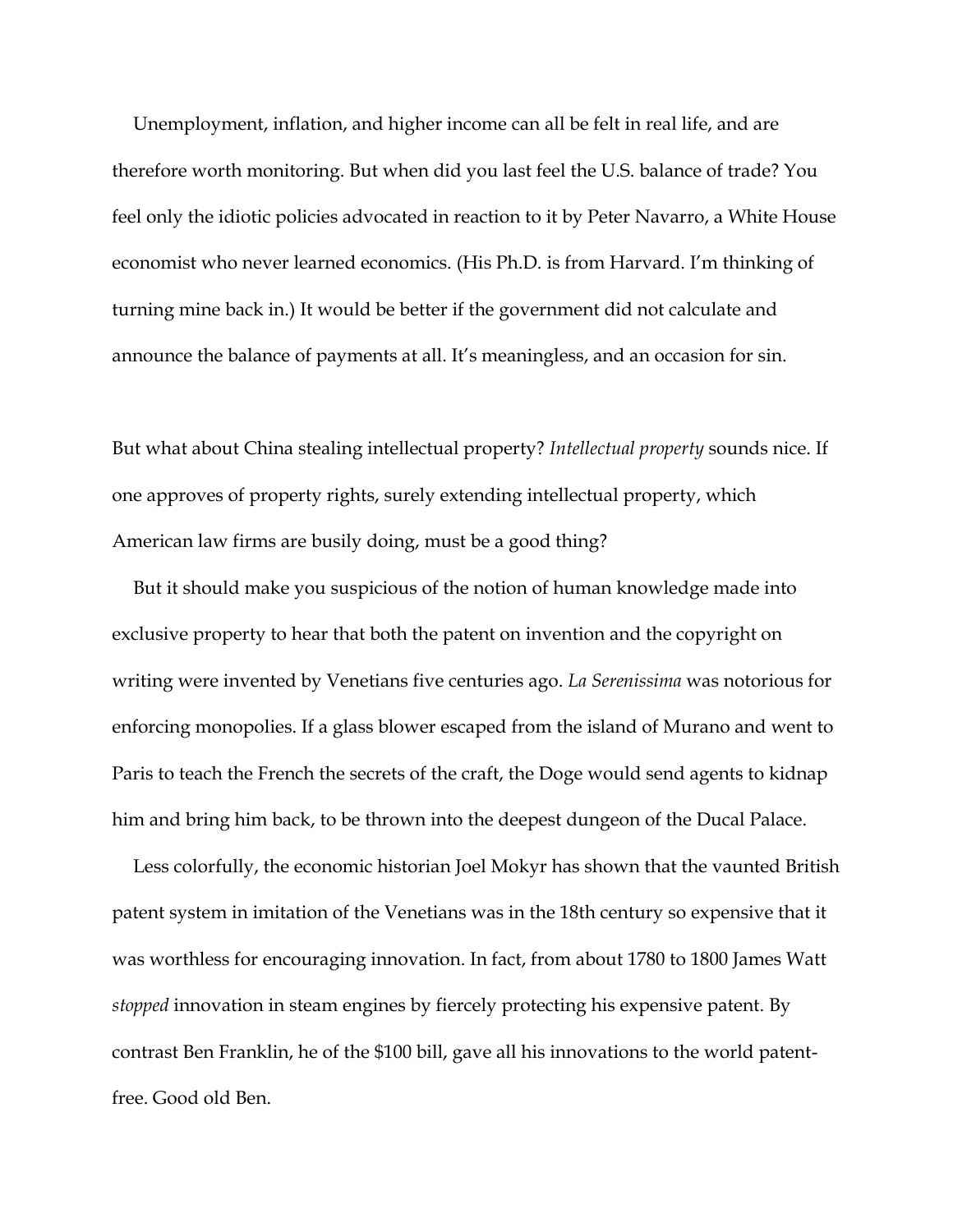Patents and copyrights make things that are free in nature artificially scarce in order to cream off profit for the influentials. They are comparable to hack medallions, recently threatened by monopoly-breakers Uber and Lyft. (Surprise, surprise: Uber and Lyft are now joining the owners of regular taxis to get the government to restrict the numbers of cars charging for rides.) Pointing out that intellectual property is essentially rent seeking at a recent Cato University gathering produced what can only be described as, by the standard of those hallowed precincts, an uproar. People said indignantly, "What about land? Surely we should have property in patents like we have property in land."

But if I use a plot of land, you can't. By contrast, if I use knowledge of a glassblowing technique or of a separate condenser for a steam engine, you can use it, too. We both can, and consumers get the benefit. The goal of an economy, as Adam Smith taught us, is consumption, not jobs or production.

Once a drug has been invented, the invention has no opportunity cost. The price of the knowledge should be zero. True, somehow the research needs to be funded, as for a bridge. Before the Brooklyn Bridge was constructed, the resources used to construct it had other uses, and therefore a social cost. But from May 23, 1883, letting another person walk across cost nothing, and so the crossing should be charged nothing. It's an economic dilemma, with no snappy solution. The economist Steve Horwitz points out that a cooked hamburger also has no opportunity cost, and should by this logic sell for zero. Economists would be satisfied with a rough-and-ready rule of, say, a 10-year monopoly. But asserting an expansive right to intellectual property, which Congress